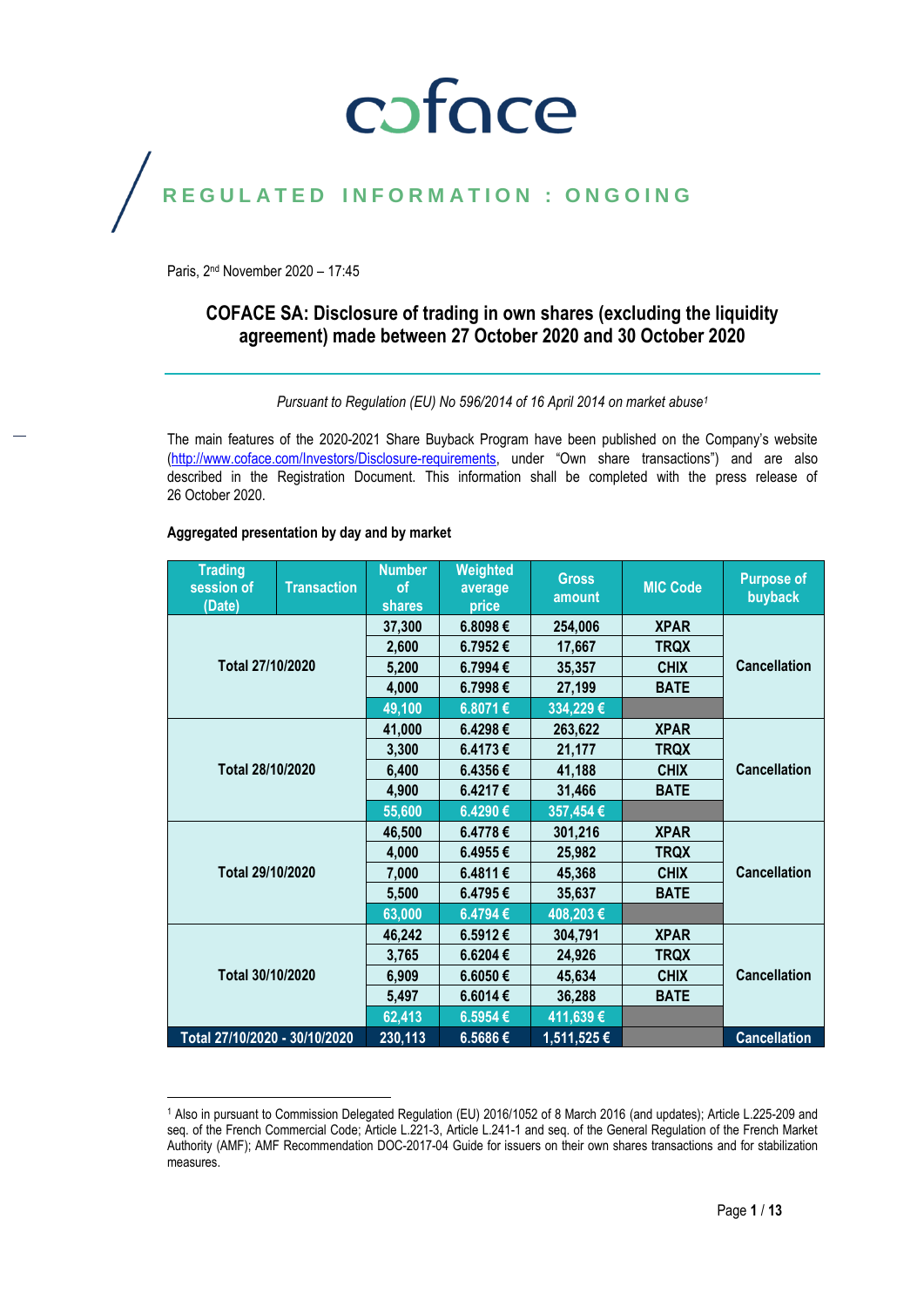#### **Detail transaction by transaction**

| <b>Trading session</b><br>of (Date) | <b>Transaction</b> | <b>Number</b><br>of shares | Weighted<br>average price | <b>Gross</b><br>amount | <b>MIC Code</b> | <b>Purpose of</b><br>buyback |
|-------------------------------------|--------------------|----------------------------|---------------------------|------------------------|-----------------|------------------------------|
| 27/10/2020                          | Purchase           | 1                          | 6.8100€                   | 6.81€                  | <b>XPAR</b>     | Cancellation                 |
| 27/10/2020                          | Purchase           | 1,382                      | 6.8100€                   | 9,411.42€              | <b>XPAR</b>     | Cancellation                 |
| 27/10/2020                          | Purchase           | 298                        | 6.8700€                   | 2,047.26 €             | <b>XPAR</b>     | Cancellation                 |
| 27/10/2020                          | Purchase           | 1,021                      | 6.9400€                   | 7,085.74 €             | <b>XPAR</b>     | Cancellation                 |
| 27/10/2020                          | Purchase           | 494                        | 6.9100€                   | 3,413.54 €             | <b>XPAR</b>     | Cancellation                 |
| 27/10/2020                          | Purchase           | 441                        | 6.9100€                   | 3,047.31 €             | <b>XPAR</b>     | Cancellation                 |
| 27/10/2020                          | Purchase           | 416                        | 6.8700€                   | 2,857.92€              | <b>XPAR</b>     | Cancellation                 |
| 27/10/2020                          | Purchase           | 77                         | 6.8700€                   | 528.99€                | <b>XPAR</b>     | Cancellation                 |
| 27/10/2020                          | Purchase           | 456                        | 6.8600€                   | 3,128.16 €             | <b>XPAR</b>     | Cancellation                 |
| 27/10/2020                          | Purchase           | 445                        | 6.8000€                   | 3,026.00 €             | <b>XPAR</b>     | Cancellation                 |
| 27/10/2020                          | Purchase           | 508                        | 6.8200€                   | 3,464.56 €             | <b>CHIX</b>     | Cancellation                 |
| 27/10/2020                          | Purchase           | 475                        | 6.8100€                   | 3,234.75 €             | <b>XPAR</b>     | Cancellation                 |
| 27/10/2020                          | Purchase           | 451                        | 6.7900€                   | 3,062.29€              | <b>XPAR</b>     | Cancellation                 |
| 27/10/2020                          | Purchase           | 412                        | 6.8000 €                  | 2,801.60 €             | <b>BATE</b>     | Cancellation                 |
| 27/10/2020                          | Purchase           | 793                        | 6.8000€                   | 5,392.40 €             | <b>XPAR</b>     | Cancellation                 |
| 27/10/2020                          | Purchase           | 625                        | 6.8100€                   | 4,256.25 €             | <b>XPAR</b>     | Cancellation                 |
| 27/10/2020                          | Purchase           | 403                        | 6.8000€                   | 2,740.40 €             | <b>TRQX</b>     | Cancellation                 |
| 27/10/2020                          | Purchase           | 520                        | 6.8000€                   | 3,536.00 €             | <b>XPAR</b>     | Cancellation                 |
| 27/10/2020                          | Purchase           | 488                        | 6.8100€                   | 3,323.28€              | <b>XPAR</b>     | Cancellation                 |
| 27/10/2020                          | Purchase           | 5                          | 6.8500€                   | 34.25€                 | <b>CHIX</b>     | Cancellation                 |
| 27/10/2020                          | Purchase           | 198                        | 6.8200€                   | 1,350.36 €             | <b>XPAR</b>     | Cancellation                 |
| 27/10/2020                          | Purchase           | 487                        | 6.8200€                   | 3,321.34 €             | <b>CHIX</b>     | Cancellation                 |
| 27/10/2020                          | Purchase           | 493                        | 6.8200€                   | 3,362.26 €             | <b>XPAR</b>     | Cancellation                 |
| 27/10/2020                          | Purchase           | 52                         | 6.8200€                   | 354.64€                | <b>XPAR</b>     | Cancellation                 |
| 27/10/2020                          | Purchase           | 471                        | 6.8000€                   | 3,202.80 €             | <b>XPAR</b>     | Cancellation                 |
| 27/10/2020                          | Purchase           | 443                        | 6.8100€                   | 3,016.83 €             | <b>XPAR</b>     | Cancellation                 |
| 27/10/2020                          | Purchase           | 474                        | 6.8100€                   | 3,227.94 €             | <b>BATE</b>     | Cancellation                 |
| 27/10/2020                          | Purchase           | 464                        | 6.8100€                   | 3,159.84 €             | <b>XPAR</b>     | Cancellation                 |
| 27/10/2020                          | Purchase           | 283                        | 6.8000€                   | 1,924.40€              | <b>TRQX</b>     | Cancellation                 |
| 27/10/2020                          | Purchase           | 20                         | 6.8000€                   | 136.00€                | <b>TRQX</b>     | Cancellation                 |
| 27/10/2020                          | Purchase           | 639                        | 6.8000€                   | 4,345.20 €             | <b>XPAR</b>     | Cancellation                 |
| 27/10/2020                          | Purchase           | 411                        | 6.7900€                   | 2,790.69€              | <b>XPAR</b>     | Cancellation                 |
| 27/10/2020                          | Purchase           | 374                        | 6.7900€                   | 2,539.46 €             | <b>XPAR</b>     | Cancellation                 |
| 27/10/2020                          | Purchase           | 174                        | 6.8000€                   | 1,183.20 €             | <b>CHIX</b>     | Cancellation                 |
| 27/10/2020                          | Purchase           | 516                        | 6.7900€                   | 3,503.64 €             | <b>XPAR</b>     | Cancellation                 |
| 27/10/2020                          | Purchase           | 454                        | 6.7700€                   | 3,073.58 €             | <b>XPAR</b>     | Cancellation                 |
| 27/10/2020                          | Purchase           | 465                        | 6.7800€                   | 3,152.70 €             | <b>XPAR</b>     | Cancellation                 |
| 27/10/2020                          | Purchase           | 51                         | 6.8000€                   | 346.80€                | <b>CHIX</b>     | Cancellation                 |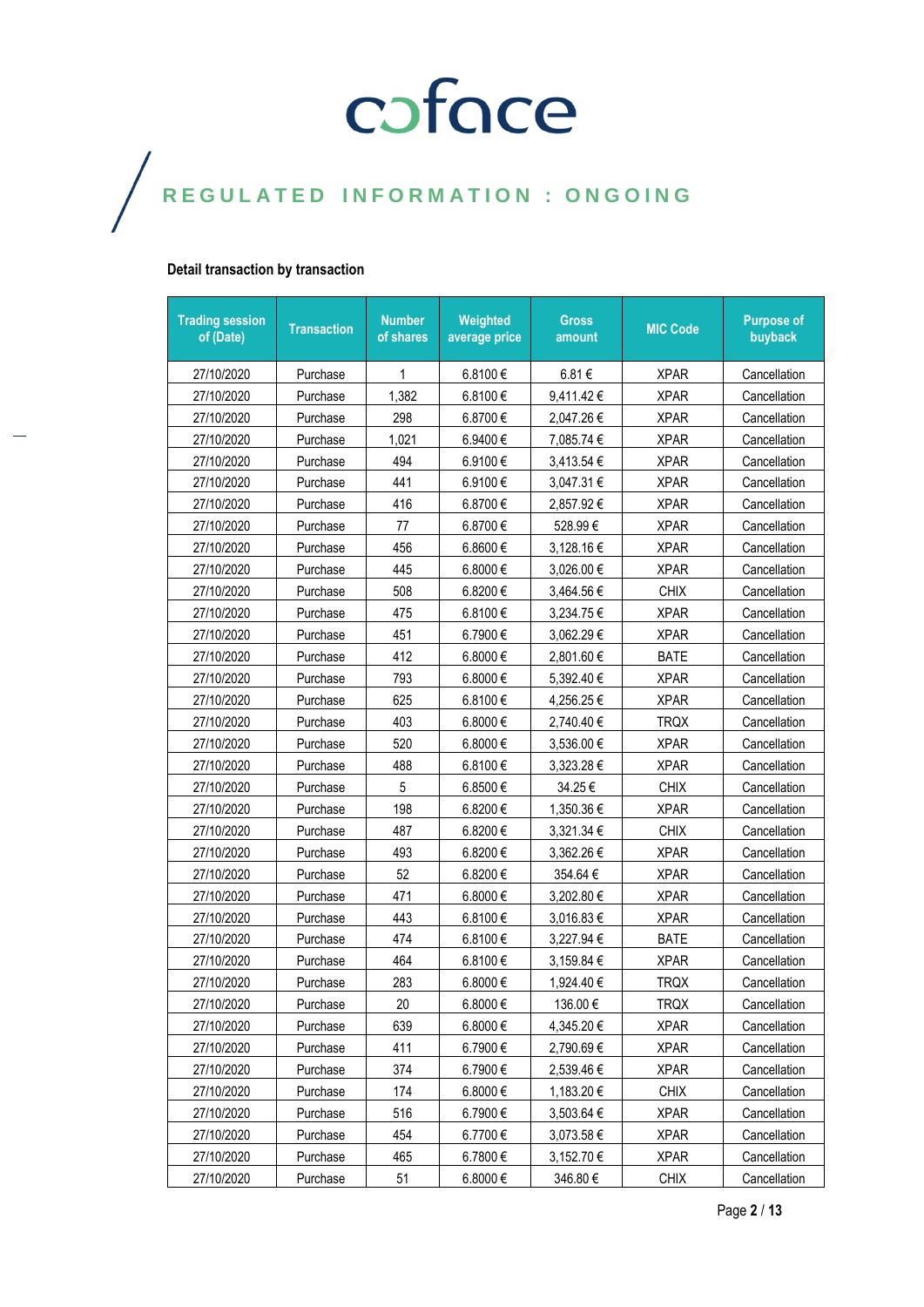| 27/10/2020 | Purchase | 168   | 6.8000€  | 1,142.40 €  | <b>CHIX</b> | Cancellation |
|------------|----------|-------|----------|-------------|-------------|--------------|
| 27/10/2020 | Purchase | 1,686 | 6.8000€  | 11,464.80 € | <b>XPAR</b> | Cancellation |
| 27/10/2020 | Purchase | 554   | 6.7900€  | 3,761.66 €  | <b>BATE</b> | Cancellation |
| 27/10/2020 | Purchase | 471   | 6.7800€  | 3,193.38 €  | <b>CHIX</b> | Cancellation |
| 27/10/2020 | Purchase | 1,133 | 6.8400€  | 7,749.72 €  | <b>XPAR</b> | Cancellation |
| 27/10/2020 | Purchase | 209   | 6.7900€  | 1,419.11 €  | <b>TRQX</b> | Cancellation |
| 27/10/2020 | Purchase | 110   | 6.7900€  | 746.90€     | <b>TRQX</b> | Cancellation |
| 27/10/2020 | Purchase | 180   | 6.7900€  | 1,222.20 €  | <b>XPAR</b> | Cancellation |
| 27/10/2020 | Purchase | 678   | 6.8000 € | 4,610.40 €  | <b>XPAR</b> | Cancellation |
| 27/10/2020 | Purchase | 163   | 6.8100€  | 1,110.03 €  | <b>CHIX</b> | Cancellation |
| 27/10/2020 | Purchase | 330   | 6.8100€  | 2,247.30 €  | <b>CHIX</b> | Cancellation |
| 27/10/2020 | Purchase | 820   | 6.8100€  | 5,584.20 €  | <b>XPAR</b> | Cancellation |
| 27/10/2020 | Purchase | 538   | 6.7900€  | 3,653.02€   | <b>XPAR</b> | Cancellation |
| 27/10/2020 | Purchase | 459   | 6.8000€  | 3,121.20 €  | <b>BATE</b> | Cancellation |
| 27/10/2020 | Purchase | 606   | 6.8000€  | 4,120.80 €  | <b>XPAR</b> | Cancellation |
| 27/10/2020 | Purchase | 611   | 6.8000€  | 4,154.80 €  | <b>XPAR</b> | Cancellation |
| 27/10/2020 | Purchase | 690   | 6.8000€  | 4,692.00 €  | <b>XPAR</b> | Cancellation |
| 27/10/2020 | Purchase | 305   | 6.8100€  | 2,077.05 €  | <b>TRQX</b> | Cancellation |
| 27/10/2020 | Purchase | 1,069 | 6.8000€  | 7,269.20 €  | <b>XPAR</b> | Cancellation |
| 27/10/2020 | Purchase | 286   | 6.8200€  | 1,950.52 €  | <b>CHIX</b> | Cancellation |
| 27/10/2020 | Purchase | 245   | 6.8200€  | 1,670.90 €  | <b>CHIX</b> | Cancellation |
| 27/10/2020 | Purchase | 1,091 | 6.8200€  | 7,440.62 €  | <b>XPAR</b> | Cancellation |
| 27/10/2020 | Purchase | 307   | 6.8200€  | 2,093.74 €  | <b>BATE</b> | Cancellation |
| 27/10/2020 | Purchase | 130   | 6.8200€  | 886.60€     | <b>BATE</b> | Cancellation |
| 27/10/2020 | Purchase | 444   | 6.8000€  | 3,019.20 €  | <b>XPAR</b> | Cancellation |
| 27/10/2020 | Purchase | 709   | 6.8000€  | 4,821.20 €  | <b>XPAR</b> | Cancellation |
| 27/10/2020 | Purchase | 615   | 6.8100 € | 4,188.15 €  | <b>XPAR</b> | Cancellation |
| 27/10/2020 | Purchase | 453   | 6.7700€  | 3,066.81 €  | <b>XPAR</b> | Cancellation |
| 27/10/2020 | Purchase | 348   | 6.7900€  | 2,362.92 €  | <b>TRQX</b> | Cancellation |
| 27/10/2020 | Purchase | 899   | 6.7900€  | 6,104.21 €  | <b>XPAR</b> | Cancellation |
| 27/10/2020 | Purchase | 607   | 6.8000€  | 4,127.60 €  | <b>CHIX</b> | Cancellation |
| 27/10/2020 | Purchase | 13    | 6.8000 € | 88.40€      | <b>CHIX</b> | Cancellation |
| 27/10/2020 | Purchase | 659   | 6.8000 € | 4,481.20 €  | <b>XPAR</b> | Cancellation |
| 27/10/2020 | Purchase | 1,110 | 6.8400€  | 7,592.40 €  | <b>XPAR</b> | Cancellation |
| 27/10/2020 | Purchase | 487   | 6.8300€  | 3,326.21 €  | <b>BATE</b> | Cancellation |
| 27/10/2020 | Purchase | 944   | 6.8200 € | 6,438.08 €  | <b>XPAR</b> | Cancellation |
| 27/10/2020 | Purchase | 476   | 6.8100€  | 3,241.56 €  | <b>XPAR</b> | Cancellation |
| 27/10/2020 | Purchase | 305   | 6.8000€  | 2,074.00 €  | <b>TRQX</b> | Cancellation |
| 27/10/2020 | Purchase | 445   | 6.7900€  | 3,021.55 €  | <b>CHIX</b> | Cancellation |
| 27/10/2020 | Purchase | 807   | 6.7900€  | 5,479.53 €  | <b>XPAR</b> | Cancellation |
| 27/10/2020 | Purchase | 548   | 6.7800€  | 3,715.44 €  | <b>XPAR</b> | Cancellation |
| 27/10/2020 | Purchase | 584   | 6.7800€  | 3,959.52 €  | <b>XPAR</b> | Cancellation |
| 27/10/2020 | Purchase | 447   | 6.7800€  | 3,030.66 €  | <b>BATE</b> | Cancellation |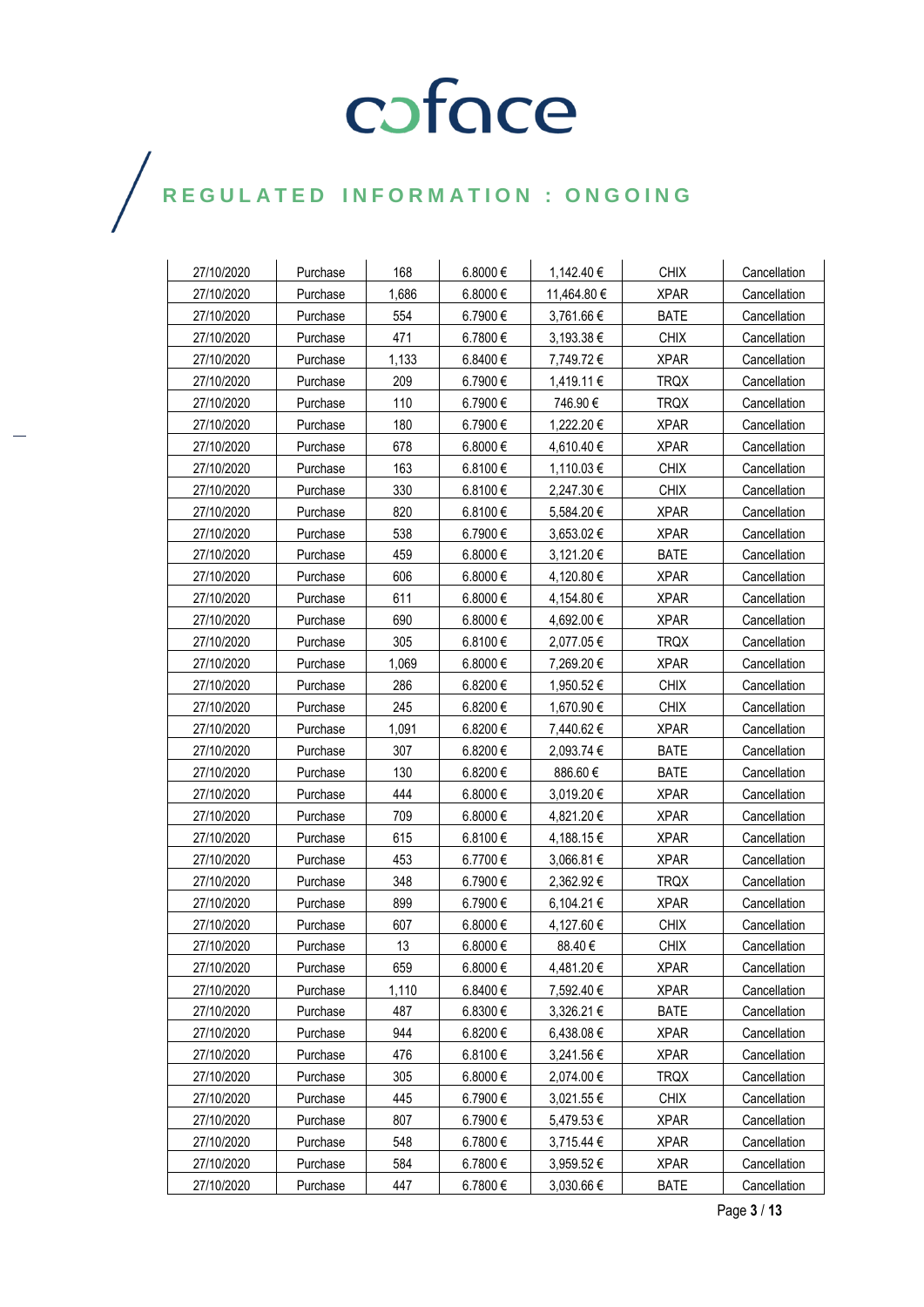| 27/10/2020 | Purchase | 692   | 6.7800€ | 4,691.76€   | <b>XPAR</b> | Cancellation |
|------------|----------|-------|---------|-------------|-------------|--------------|
| 27/10/2020 | Purchase | 508   | 6.7800€ | 3,444.24 €  | <b>CHIX</b> | Cancellation |
| 27/10/2020 | Purchase | 814   | 6.7800€ | 5,518.92 €  | <b>XPAR</b> | Cancellation |
| 27/10/2020 | Purchase | 2,063 | 6.8000€ | 14,028.40 € | <b>XPAR</b> | Cancellation |
| 27/10/2020 | Purchase | 342   | 6.7900€ | 2,322.18 €  | <b>TRQX</b> | Cancellation |
| 27/10/2020 | Purchase | 241   | 6.7700€ | 1,631.57 €  | <b>XPAR</b> | Cancellation |
| 27/10/2020 | Purchase | 15    | 6.7800€ | 101.70€     | <b>BATE</b> | Cancellation |
| 27/10/2020 | Purchase | 715   | 6.7800€ | 4,847.70 €  | <b>BATE</b> | Cancellation |
| 27/10/2020 | Purchase | 71    | 6.7800€ | 481.38€     | <b>CHIX</b> | Cancellation |
| 27/10/2020 | Purchase | 668   | 6.7800€ | 4,529.04 €  | <b>CHIX</b> | Cancellation |
| 27/10/2020 | Purchase | 36    | 6.7800€ | 244.08€     | <b>TRQX</b> | Cancellation |
| 27/10/2020 | Purchase | 75    | 6.7800€ | 508.50€     | <b>TRQX</b> | Cancellation |
| 27/10/2020 | Purchase | 164   | 6.7800€ | 1,111.92 €  | <b>TRQX</b> | Cancellation |
| 27/10/2020 | Purchase | 630   | 6.7900€ | 4,277.70 €  | <b>XPAR</b> | Cancellation |
| 27/10/2020 | Purchase | 99    | 6.7900€ | 672.21€     | <b>XPAR</b> | Cancellation |
| 27/10/2020 | Purchase | 178   | 6.7900€ | 1,208.62 €  | <b>XPAR</b> | Cancellation |
| 27/10/2020 | Purchase | 1,870 | 6.7900€ | 12,697.30 € | <b>XPAR</b> | Cancellation |
| 28/10/2020 | Purchase | 1,013 | 6.4800€ | 6,564.24 €  | <b>XPAR</b> | Cancellation |
| 28/10/2020 | Purchase | 615   | 6.4000€ | 3,936.00€   | <b>XPAR</b> | Cancellation |
| 28/10/2020 | Purchase | 800   | 6.5400€ | 5,232.00 €  | <b>XPAR</b> | Cancellation |
| 28/10/2020 | Purchase | 852   | 6.5400€ | 5,572.08 €  | <b>XPAR</b> | Cancellation |
| 28/10/2020 | Purchase | 517   | 6.5400€ | 3,381.18€   | <b>XPAR</b> | Cancellation |
| 28/10/2020 | Purchase | 443   | 6.5200€ | 2,888.36 €  | <b>CHIX</b> | Cancellation |
| 28/10/2020 | Purchase | 484   | 6.4900€ | 3,141.16 €  | <b>XPAR</b> | Cancellation |
| 28/10/2020 | Purchase | 448   | 6.4500€ | 2,889.60 €  | <b>BATE</b> | Cancellation |
| 28/10/2020 | Purchase | 490   | 6.4500€ | 3,160.50 €  | <b>XPAR</b> | Cancellation |
| 28/10/2020 | Purchase | 494   | 6.4300€ | 3,176.42 €  | <b>XPAR</b> | Cancellation |
| 28/10/2020 | Purchase | 504   | 6.4200€ | 3,235.68€   | <b>XPAR</b> | Cancellation |
| 28/10/2020 | Purchase | 476   | 6.4000€ | 3,046.40 €  | <b>XPAR</b> | Cancellation |
| 28/10/2020 | Purchase | 100   | 6.4300€ | 643.00 €    | <b>CHIX</b> | Cancellation |
| 28/10/2020 | Purchase | 478   | 6.4300€ | 3,073.54 €  | <b>TRQX</b> | Cancellation |
| 28/10/2020 | Purchase | 894   | 6.4500€ | 5,766.30 €  | <b>XPAR</b> | Cancellation |
| 28/10/2020 | Purchase | 445   | 6.4300€ | 2,861.35 €  | <b>CHIX</b> | Cancellation |
| 28/10/2020 | Purchase | 547   | 6.4500€ | 3,528.15 €  | <b>XPAR</b> | Cancellation |
| 28/10/2020 | Purchase | 222   | 6.4600€ | 1,434.12 €  | <b>XPAR</b> | Cancellation |
| 28/10/2020 | Purchase | 257   | 6.4600€ | 1,660.22 €  | <b>XPAR</b> | Cancellation |
| 28/10/2020 | Purchase | 626   | 6.4900€ | 4,062.74 €  | <b>XPAR</b> | Cancellation |
| 28/10/2020 | Purchase | 487   | 6.4800€ | 3,155.76 €  | <b>BATE</b> | Cancellation |
| 28/10/2020 | Purchase | 548   | 6.4900€ | 3,556.52 €  | <b>XPAR</b> | Cancellation |
| 28/10/2020 | Purchase | 476   | 6.5000€ | 3,094.00 €  | <b>XPAR</b> | Cancellation |
| 28/10/2020 | Purchase | 462   | 6.4900€ | 2,998.38 €  | <b>XPAR</b> | Cancellation |
| 28/10/2020 | Purchase | 72    | 6.4800€ | 466.56€     | <b>CHIX</b> | Cancellation |
| 28/10/2020 | Purchase | 257   | 6.4800€ | 1,665.36 €  | <b>CHIX</b> | Cancellation |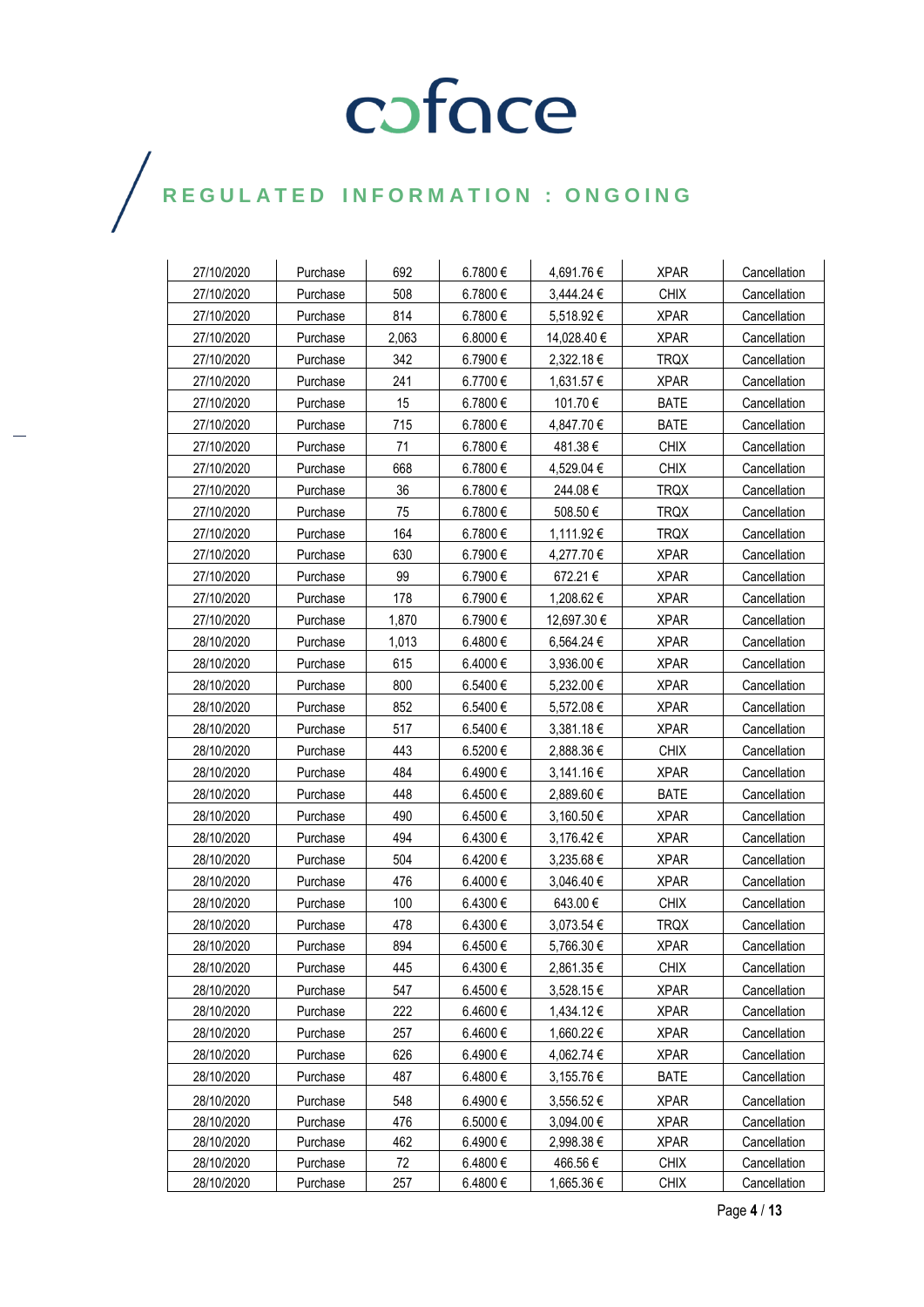| 28/10/2020 | Purchase | 161   | 6.4800€ | 1,043.28 €  | <b>CHIX</b> | Cancellation |
|------------|----------|-------|---------|-------------|-------------|--------------|
| 28/10/2020 | Purchase | 700   | 6.5000€ | 4,550.00 €  | <b>XPAR</b> | Cancellation |
| 28/10/2020 | Purchase | 272   | 6.4900€ | 1,765.28 €  | <b>XPAR</b> | Cancellation |
| 28/10/2020 | Purchase | 1,700 | 6.5500€ | 11,135.00 € | <b>XPAR</b> | Cancellation |
| 28/10/2020 | Purchase | 361   | 6.5500€ | 2,364.55 €  | <b>XPAR</b> | Cancellation |
| 28/10/2020 | Purchase | 538   | 6.5400€ | 3,518.52 €  | <b>BATE</b> | Cancellation |
| 28/10/2020 | Purchase | 449   | 6.5400€ | 2,936.46€   | <b>CHIX</b> | Cancellation |
| 28/10/2020 | Purchase | 485   | 6.5300€ | 3,167.05€   | TRQX        | Cancellation |
| 28/10/2020 | Purchase | 477   | 6.5000€ | 3,100.50 €  | <b>XPAR</b> | Cancellation |
| 28/10/2020 | Purchase | 377   | 6.4700€ | 2,439.19€   | <b>XPAR</b> | Cancellation |
| 28/10/2020 | Purchase | 117   | 6.4700€ | 756.99€     | <b>XPAR</b> | Cancellation |
| 28/10/2020 | Purchase | 475   | 6.4800€ | 3,078.00 €  | <b>XPAR</b> | Cancellation |
| 28/10/2020 | Purchase | 929   | 6.4600€ | 6,001.34 €  | <b>XPAR</b> | Cancellation |
| 28/10/2020 | Purchase | 181   | 6.4600€ | 1,169.26 €  | <b>CHIX</b> | Cancellation |
| 28/10/2020 | Purchase | 265   | 6.4600€ | 1,711.90 €  | <b>CHIX</b> | Cancellation |
| 28/10/2020 | Purchase | 466   | 6.4200€ | 2,991.72€   | <b>XPAR</b> | Cancellation |
| 28/10/2020 | Purchase | 1,093 | 6.4200€ | 7,017.06 €  | <b>XPAR</b> | Cancellation |
| 28/10/2020 | Purchase | 11    | 6.4100€ | 70.51€      | <b>BATE</b> | Cancellation |
| 28/10/2020 | Purchase | 156   | 6.4100€ | 999.96€     | <b>BATE</b> | Cancellation |
| 28/10/2020 | Purchase | 361   | 6.4100€ | 2,314.01 €  | <b>BATE</b> | Cancellation |
| 28/10/2020 | Purchase | 106   | 6.4000€ | 678.40€     | <b>XPAR</b> | Cancellation |
| 28/10/2020 | Purchase | 360   | 6.4000€ | 2,304.00 €  | <b>XPAR</b> | Cancellation |
| 28/10/2020 | Purchase | 445   | 6.3600€ | 2,830.20 €  | <b>TRQX</b> | Cancellation |
| 28/10/2020 | Purchase | 1,158 | 6.3700€ | 7,376.46 €  | <b>XPAR</b> | Cancellation |
| 28/10/2020 | Purchase | 443   | 6.3600€ | 2,817.48 €  | <b>CHIX</b> | Cancellation |
| 28/10/2020 | Purchase | 463   | 6.3300€ | 2,930.79€   | <b>XPAR</b> | Cancellation |
| 28/10/2020 | Purchase | 659   | 6.3500€ | 4,184.65 €  | <b>XPAR</b> | Cancellation |
| 28/10/2020 | Purchase | 228   | 6.3600€ | 1,450.08 €  | <b>XPAR</b> | Cancellation |
| 28/10/2020 | Purchase | 687   | 6.3600€ | 4,369.32 €  | <b>XPAR</b> | Cancellation |
| 28/10/2020 | Purchase | 495   | 6.3700€ | 3,153.15 €  | <b>XPAR</b> | Cancellation |
| 28/10/2020 | Purchase | 470   | 6.3500€ | 2,984.50 €  | <b>BATE</b> | Cancellation |
| 28/10/2020 | Purchase | 509   | 6.3700€ | 3.242.33 €  | <b>CHIX</b> | Cancellation |
| 28/10/2020 | Purchase | 626   | 6.3700€ | 3,987.62 €  | <b>XPAR</b> | Cancellation |
| 28/10/2020 | Purchase | 300   | 6.3600€ | 1,908.00 €  | <b>XPAR</b> | Cancellation |
| 28/10/2020 | Purchase | 988   | 6.4000€ | 6,323.20 €  | <b>XPAR</b> | Cancellation |
| 28/10/2020 | Purchase | 1,006 | 6.4200€ | 6,458.52€   | <b>XPAR</b> | Cancellation |
| 28/10/2020 | Purchase | 46    | 6.4200€ | 295.32€     | <b>TRQX</b> | Cancellation |
| 28/10/2020 | Purchase | 41    | 6.4200€ | 263.22€     | TRQX        | Cancellation |
| 28/10/2020 | Purchase | 33    | 6.4200€ | 211.86€     | <b>TRQX</b> | Cancellation |
| 28/10/2020 | Purchase | 489   | 6.4000€ | 3,129.60 €  | <b>XPAR</b> | Cancellation |
| 28/10/2020 | Purchase | 442   | 6.4000€ | 2,828.80 €  | <b>CHIX</b> | Cancellation |
| 28/10/2020 | Purchase | 455   | 6.3900€ | 2,907.45 €  | <b>BATE</b> | Cancellation |
| 28/10/2020 | Purchase | 445   | 6.3900€ | 2,843.55 €  | <b>TRQX</b> | Cancellation |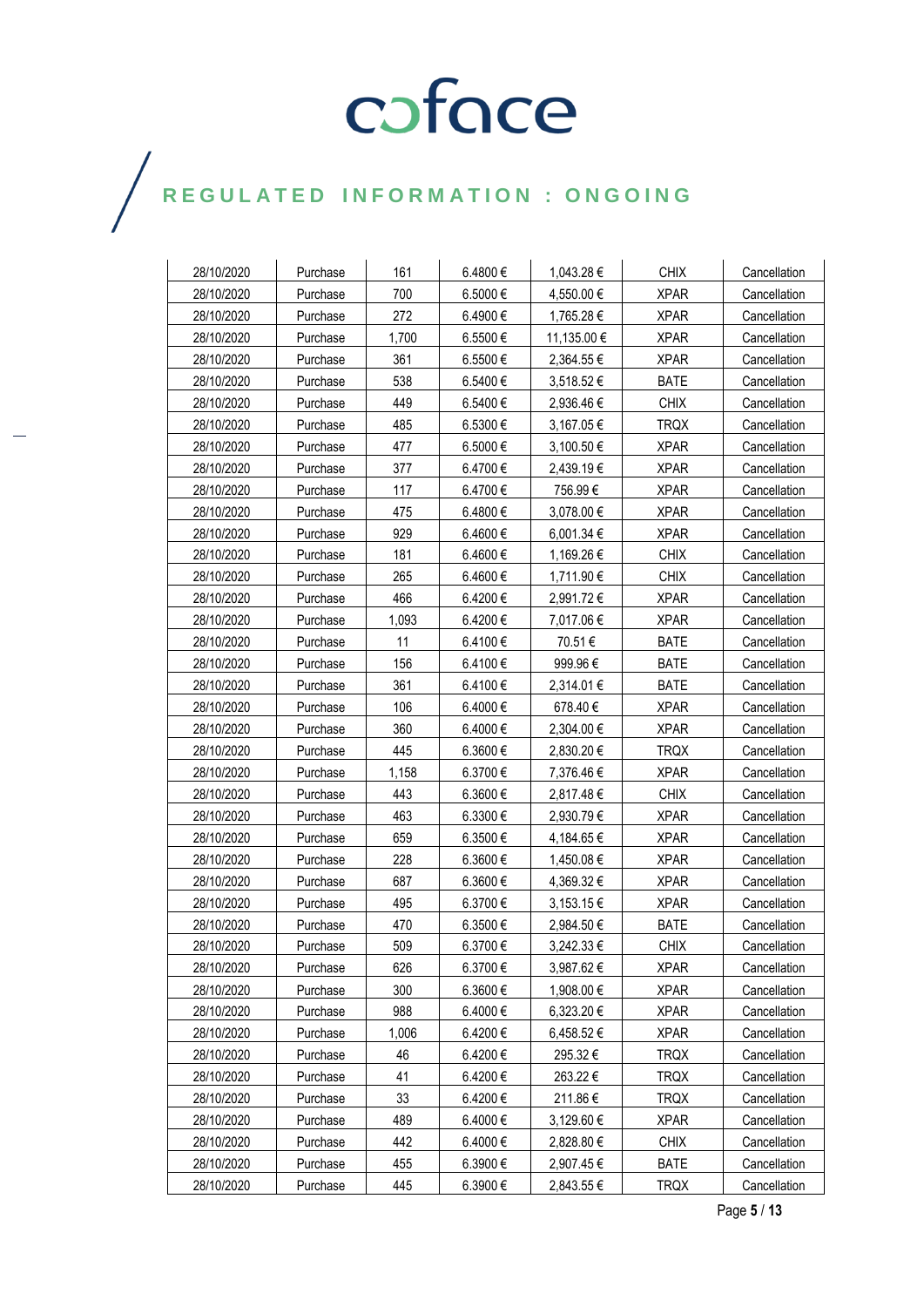| 28/10/2020 | Purchase | 99    | 6.3900€  | 632.61€     | <b>XPAR</b> | Cancellation |
|------------|----------|-------|----------|-------------|-------------|--------------|
| 28/10/2020 | Purchase | 367   | 6.3900€  | 2,345.13 €  | <b>XPAR</b> | Cancellation |
| 28/10/2020 | Purchase | 717   | 6.3600€  | 4,560.12 €  | <b>XPAR</b> | Cancellation |
| 28/10/2020 | Purchase | 823   | 6.3400€  | 5,217.82 €  | <b>XPAR</b> | Cancellation |
| 28/10/2020 | Purchase | 100   | 6.3400€  | 634.00€     | <b>XPAR</b> | Cancellation |
| 28/10/2020 | Purchase | 520   | 6.3700€  | 3,312.40 €  | <b>CHIX</b> | Cancellation |
| 28/10/2020 | Purchase | 298   | 6.3700€  | 1,898.26 €  | <b>XPAR</b> | Cancellation |
| 28/10/2020 | Purchase | 354   | 6.3700€  | 2,254.98 €  | <b>XPAR</b> | Cancellation |
| 28/10/2020 | Purchase | 852   | 6.3500€  | 5,410.20 €  | <b>XPAR</b> | Cancellation |
| 28/10/2020 | Purchase | 448   | 6.3300€  | 2,835.84 €  | <b>BATE</b> | Cancellation |
| 28/10/2020 | Purchase | 4     | 6.3300€  | 25.32€      | <b>BATE</b> | Cancellation |
| 28/10/2020 | Purchase | 1,048 | 6.3200€  | 6,623.36 €  | <b>XPAR</b> | Cancellation |
| 28/10/2020 | Purchase | 152   | 6.3500€  | 965.20€     | <b>TRQX</b> | Cancellation |
| 28/10/2020 | Purchase | 443   | 6.3500€  | 2,813.05 €  | <b>CHIX</b> | Cancellation |
| 28/10/2020 | Purchase | 1,174 | 6.3500€  | 7,454.90 €  | <b>XPAR</b> | Cancellation |
| 28/10/2020 | Purchase | 847   | 6.3300€  | 5,361.51 €  | <b>XPAR</b> | Cancellation |
| 28/10/2020 | Purchase | 484   | 6.3200€  | 3,058.88 €  | <b>XPAR</b> | Cancellation |
| 28/10/2020 | Purchase | 874   | 6.3200€  | 5,523.68 €  | <b>XPAR</b> | Cancellation |
| 28/10/2020 | Purchase | 331   | 6.3100€  | 2,088.61 €  | <b>BATE</b> | Cancellation |
| 28/10/2020 | Purchase | 451   | 6.3100€  | 2,845.81 €  | <b>TRQX</b> | Cancellation |
| 28/10/2020 | Purchase | 118   | 6.3100€  | 744.58€     | <b>BATE</b> | Cancellation |
| 28/10/2020 | Purchase | 93    | 6.3100€  | 586.83€     | <b>XPAR</b> | Cancellation |
| 28/10/2020 | Purchase | 379   | 6.3100€  | 2,391.49€   | <b>XPAR</b> | Cancellation |
| 28/10/2020 | Purchase | 79    | 6.3200€  | 499.28€     | <b>CHIX</b> | Cancellation |
| 28/10/2020 | Purchase | 264   | 6.3500€  | 1,676.40 €  | <b>XPAR</b> | Cancellation |
| 28/10/2020 | Purchase | 1,977 | 6.4400€  | 12,731.88 € | <b>XPAR</b> | Cancellation |
| 28/10/2020 | Purchase | 915   | 6.4500€  | 5,901.75 €  | <b>XPAR</b> | Cancellation |
| 28/10/2020 | Purchase | 804   | 6.4600€  | 5,193.84 €  | <b>CHIX</b> | Cancellation |
| 28/10/2020 | Purchase | 23    | 6.4600€  | 148.58€     | <b>BATE</b> | Cancellation |
| 28/10/2020 | Purchase | 412   | 6.4600€  | 2,661.52 €  | <b>BATE</b> | Cancellation |
| 28/10/2020 | Purchase | 75    | 6.4600€  | 484.50€     | BATE        | Cancellation |
| 28/10/2020 | Purchase | 25    | 6.4600€  | 161.50 €    | <b>BATE</b> | Cancellation |
| 28/10/2020 | Purchase | 538   | 6.4600€  | 3,475.48 €  | <b>BATE</b> | Cancellation |
| 28/10/2020 | Purchase | 18    | 6.4600€  | 116.28€     | <b>TRQX</b> | Cancellation |
| 28/10/2020 | Purchase | 542   | 6.4600€  | 3,501.32 €  | <b>TRQX</b> | Cancellation |
| 28/10/2020 | Purchase | 57    | 6.4600€  | 368.22€     | <b>TRQX</b> | Cancellation |
| 28/10/2020 | Purchase | 613   | 6.4700€  | 3,966.11 €  | <b>CHIX</b> | Cancellation |
| 28/10/2020 | Purchase | 900   | 6.4800€  | 5,832.00 €  | <b>XPAR</b> | Cancellation |
| 28/10/2020 | Purchase | 108   | 6.4800 € | 699.84 €    | <b>XPAR</b> | Cancellation |
| 28/10/2020 | Purchase | 450   | 6.4800€  | 2,916.00 €  | <b>XPAR</b> | Cancellation |
| 28/10/2020 | Purchase | 558   | 6.4900€  | 3,621.42 €  | <b>XPAR</b> | Cancellation |
| 28/10/2020 | Purchase | 174   | 6.4900€  | 1,129.26 €  | <b>CHIX</b> | Cancellation |
| 28/10/2020 | Purchase | 107   | 6.5000€  | 695.50€     | <b>TRQX</b> | Cancellation |
| 28/10/2020 | Purchase | 500   | 6.4900€  | 3,245.00 €  | <b>XPAR</b> | Cancellation |
| 28/10/2020 | Purchase | 2,002 | 6.4900€  | 12,992.98 € | <b>XPAR</b> | Cancellation |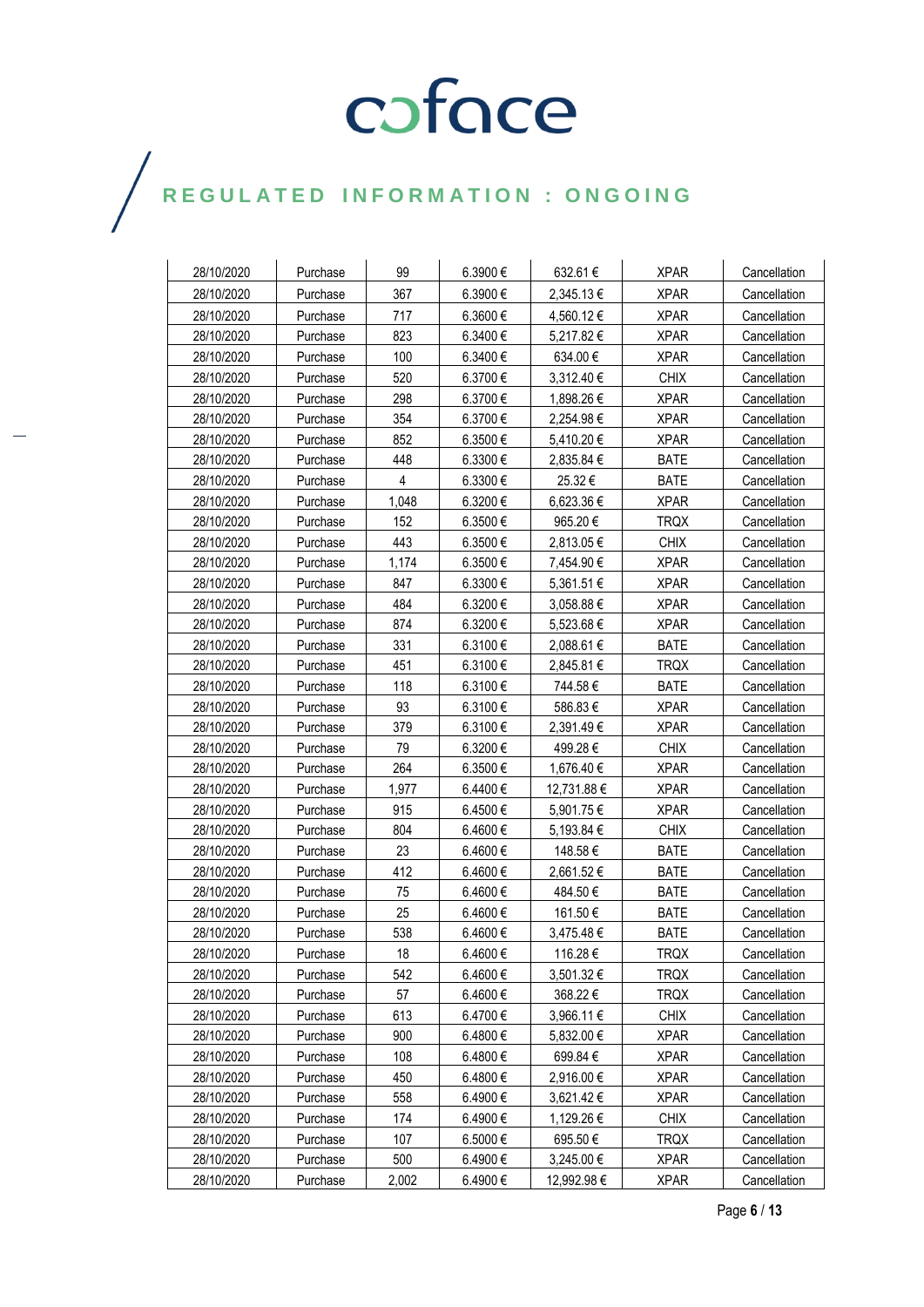| 28/10/2020 | Purchase | 8     | 6.4900€      | 51.92€      | <b>XPAR</b> | Cancellation |
|------------|----------|-------|--------------|-------------|-------------|--------------|
| 29/10/2020 | Purchase | 1,691 | 6.4000€      | 10,822.40 € | <b>XPAR</b> | Cancellation |
| 29/10/2020 | Purchase | 492   | 6.3500€      | 3,124.20 €  | <b>XPAR</b> | Cancellation |
| 29/10/2020 | Purchase | 1,367 | 6.4800€      | 8,858.16 €  | <b>XPAR</b> | Cancellation |
| 29/10/2020 | Purchase | 511   | 6.4300€      | 3,285.73 €  | <b>XPAR</b> | Cancellation |
| 29/10/2020 | Purchase | 476   | 6.4100€      | 3,051.16 €  | <b>CHIX</b> | Cancellation |
| 29/10/2020 | Purchase | 512   | 6.4100€      | 3,281.92 €  | <b>XPAR</b> | Cancellation |
| 29/10/2020 | Purchase | 63    | 6.3700€      | 401.31 €    | <b>XPAR</b> | Cancellation |
| 29/10/2020 | Purchase | 300   | 6.3700€      | 1,911.00 €  | <b>XPAR</b> | Cancellation |
| 29/10/2020 | Purchase | 343   | 6.3700€      | 2,184.91€   | <b>XPAR</b> | Cancellation |
| 29/10/2020 | Purchase | 633   | 6.3600€      | 4,025.88 €  | <b>XPAR</b> | Cancellation |
| 29/10/2020 | Purchase | 172   | 6.3600€      | 1,093.92 €  | <b>XPAR</b> | Cancellation |
| 29/10/2020 | Purchase | 467   | 6.3400€      | 2,960.78 €  | <b>BATE</b> | Cancellation |
| 29/10/2020 | Purchase | 130   | 6.3500 €     | 825.50€     | <b>TRQX</b> | Cancellation |
| 29/10/2020 | Purchase | 338   | 6.3500 $\in$ | 2,146.30 €  | <b>TRQX</b> | Cancellation |
| 29/10/2020 | Purchase | 90    | 6.3600€      | 572.40€     | <b>XPAR</b> | Cancellation |
| 29/10/2020 | Purchase | 248   | 6.3900€      | 1,584.72 €  | <b>CHIX</b> | Cancellation |
| 29/10/2020 | Purchase | 707   | 6.3600€      | 4,496.52 €  | <b>XPAR</b> | Cancellation |
| 29/10/2020 | Purchase | 1,242 | 6.3600 €     | 7,899.12 €  | <b>XPAR</b> | Cancellation |
| 29/10/2020 | Purchase | 822   | 6.3600 €     | 5,227.92 €  | <b>XPAR</b> | Cancellation |
| 29/10/2020 | Purchase | 472   | 6.3600 €     | 3,001.92 €  | <b>BATE</b> | Cancellation |
| 29/10/2020 | Purchase | 32    | 6.3400€      | 202.88€     | <b>XPAR</b> | Cancellation |
| 29/10/2020 | Purchase | 1.062 | 6.3400€      | 6,733.08 €  | <b>XPAR</b> | Cancellation |
| 29/10/2020 | Purchase | 1,452 | 6.4000€      | 9,292.80 €  | <b>XPAR</b> | Cancellation |
| 29/10/2020 | Purchase | 840   | 6.3900€      | 5,367.60 €  | <b>CHIX</b> | Cancellation |
| 29/10/2020 | Purchase | 504   | 6.3900€      | 3,220.56 €  | <b>XPAR</b> | Cancellation |
| 29/10/2020 | Purchase | 663   | 6.3900€      | 4,236.57 €  | <b>XPAR</b> | Cancellation |
| 29/10/2020 | Purchase | 464   | 6.3700€      | 2,955.68 €  | <b>BATE</b> | Cancellation |
| 29/10/2020 | Purchase | 64    | 6.3700€      | 407.68€     | <b>TRQX</b> | Cancellation |
| 29/10/2020 | Purchase | 465   | 6.3700€      | 2,962.05 €  | <b>TRQX</b> | Cancellation |
| 29/10/2020 | Purchase | 592   | 6.3900€      | 3,782.88 €  | <b>CHIX</b> | Cancellation |
| 29/10/2020 | Purchase | 182   | 6.3900€      | 1,162.98 €  | <b>XPAR</b> | Cancellation |
| 29/10/2020 | Purchase | 929   | 6.3900€      | 5,936.31€   | <b>XPAR</b> | Cancellation |
| 29/10/2020 | Purchase | 756   | 6.3900€      | 4,830.84 €  | <b>XPAR</b> | Cancellation |
| 29/10/2020 | Purchase | 203   | 6.3900€      | 1,297.17 €  | <b>XPAR</b> | Cancellation |
| 29/10/2020 | Purchase | 482   | 6.3900€      | 3,079.98 €  | <b>XPAR</b> | Cancellation |
| 29/10/2020 | Purchase | 915   | 6.4100€      | 5,865.15 €  | <b>XPAR</b> | Cancellation |
| 29/10/2020 | Purchase | 1,190 | 6.4000€      | 7,616.00 €  | <b>XPAR</b> | Cancellation |
| 29/10/2020 | Purchase | 919   | 6.4800€      | 5,955.12€   | <b>BATE</b> | Cancellation |
| 29/10/2020 | Purchase | 781   | 6.4800€      | 5,060.88 €  | <b>CHIX</b> | Cancellation |
| 29/10/2020 | Purchase | 237   | 6.4800€      | 1,535.76 €  | <b>XPAR</b> | Cancellation |
| 29/10/2020 | Purchase | 315   | 6.4800€      | 2,041.20 €  | <b>XPAR</b> | Cancellation |
| 29/10/2020 | Purchase | 1,556 | 6.4800€      | 10,082.88 € | <b>XPAR</b> | Cancellation |
| 29/10/2020 | Purchase | 791   | 6.4800€      | 5,125.68 €  | <b>XPAR</b> | Cancellation |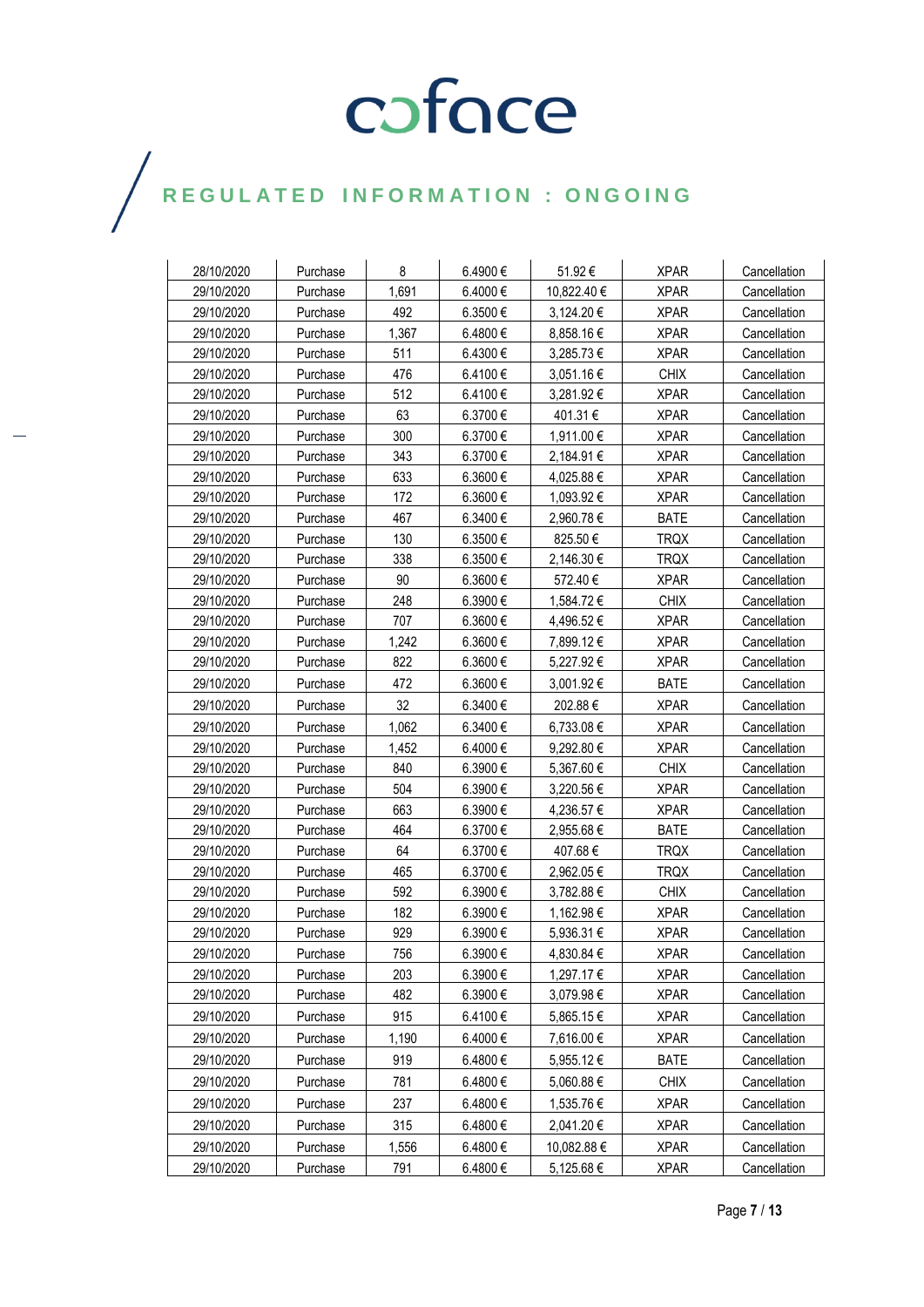| 29/10/2020 | Purchase | 632   | 6.4800€ | 4,095.36 € | <b>XPAR</b> | Cancellation |
|------------|----------|-------|---------|------------|-------------|--------------|
| 29/10/2020 | Purchase | 1,147 | 6.5200€ | 7,478.44 € | <b>XPAR</b> | Cancellation |
| 29/10/2020 | Purchase | 224   | 6.6100€ | 1,480.64 € | <b>XPAR</b> | Cancellation |
| 29/10/2020 | Purchase | 1,187 | 6.6100€ | 7,846.07 € | <b>XPAR</b> | Cancellation |
| 29/10/2020 | Purchase | 50    | 6.5900€ | 329.50€    | <b>XPAR</b> | Cancellation |
| 29/10/2020 | Purchase | 770   | 6.5900€ | 5,074.30 € | <b>XPAR</b> | Cancellation |
| 29/10/2020 | Purchase | 583   | 6.5800€ | 3,836.14 € | <b>CHIX</b> | Cancellation |
| 29/10/2020 | Purchase | 939   | 6.5800€ | 6,178.62€  | <b>TRQX</b> | Cancellation |
| 29/10/2020 | Purchase | 891   | 6.6100€ | 5,889.51 € | <b>XPAR</b> | Cancellation |
| 29/10/2020 | Purchase | 579   | 6.6200€ | 3,832.98 € | <b>BATE</b> | Cancellation |
| 29/10/2020 | Purchase | 89    | 6.5600€ | 583.84€    | <b>XPAR</b> | Cancellation |
| 29/10/2020 | Purchase | 399   | 6.5600€ | 2,617.44 € | <b>XPAR</b> | Cancellation |
| 29/10/2020 | Purchase | 420   | 6.5500€ | 2,751.00 € | <b>XPAR</b> | Cancellation |
| 29/10/2020 | Purchase | 284   | 6.5500€ | 1,860.20 € | <b>XPAR</b> | Cancellation |
| 29/10/2020 | Purchase | 786   | 6.5700€ | 5,164.02€  | <b>XPAR</b> | Cancellation |
| 29/10/2020 | Purchase | 438   | 6.5400€ | 2,864.52€  | <b>XPAR</b> | Cancellation |
| 29/10/2020 | Purchase | 37    | 6.5400€ | 241.98€    | <b>XPAR</b> | Cancellation |
| 29/10/2020 | Purchase | 501   | 6.5200€ | 3,266.52€  | <b>CHIX</b> | Cancellation |
| 29/10/2020 | Purchase | 24    | 6.5200€ | 156.48€    | <b>CHIX</b> | Cancellation |
|            |          |       | 6.5100€ |            |             |              |
| 29/10/2020 | Purchase | 359   |         | 2,337.09 € | <b>XPAR</b> | Cancellation |
| 29/10/2020 | Purchase | 30    | 6.5100€ | 195.30€    | <b>XPAR</b> | Cancellation |
| 29/10/2020 | Purchase | 91    | 6.5100€ | 592.41€    | <b>XPAR</b> | Cancellation |
| 29/10/2020 | Purchase | 500   | 6.5200€ | 3,260.00 € | <b>XPAR</b> | Cancellation |
| 29/10/2020 | Purchase | 327   | 6.5200€ | 2,132.04 € | <b>XPAR</b> | Cancellation |
| 29/10/2020 | Purchase | 479   | 6.5000€ | 3,113.50 € | <b>TRQX</b> | Cancellation |
| 29/10/2020 | Purchase | 487   | 6.4800€ | 3,155.76 € | <b>XPAR</b> | Cancellation |
| 29/10/2020 | Purchase | 467   | 6.4600€ | 3,016.82 € | <b>BATE</b> | Cancellation |
| 29/10/2020 | Purchase | 817   | 6.5100€ | 5,318.67 € | <b>XPAR</b> | Cancellation |
| 29/10/2020 | Purchase | 173   | 6.5500€ | 1,133.15 € | <b>XPAR</b> | Cancellation |
| 29/10/2020 | Purchase | 306   | 6.5500€ | 2,004.30 € | <b>XPAR</b> | Cancellation |
| 29/10/2020 | Purchase | 672   | 6.5900€ | 4,428.48€  | <b>XPAR</b> | Cancellation |
| 29/10/2020 | Purchase | 534   | 6.5700€ | 3,508.38 € | <b>CHIX</b> | Cancellation |
| 29/10/2020 | Purchase | 650   | 6.5900€ | 4,283.50 € | <b>XPAR</b> | Cancellation |
| 29/10/2020 | Purchase | 214   | 6.5900€ | 1,410.26 € | <b>XPAR</b> | Cancellation |
| 29/10/2020 | Purchase | 701   | 6.5900€ | 4,619.59€  | <b>XPAR</b> | Cancellation |
| 29/10/2020 | Purchase | 486   | 6.5800€ | 3,197.88 € | <b>XPAR</b> | Cancellation |
| 29/10/2020 | Purchase | 466   | 6.5600€ | 3,056.96 € | <b>BATE</b> | Cancellation |
| 29/10/2020 | Purchase | 684   | 6.5600€ | 4,487.04 € | <b>XPAR</b> | Cancellation |
| 29/10/2020 | Purchase | 254   | 6.5700€ | 1,668.78€  | <b>TRQX</b> | Cancellation |
| 29/10/2020 | Purchase | 233   | 6.5700€ | 1,530.81 € | <b>CHIX</b> | Cancellation |
| 29/10/2020 | Purchase | 215   | 6.5400€ | 1,406.10 € | <b>XPAR</b> | Cancellation |
| 29/10/2020 | Purchase | 47    | 6.5300€ | 306.91€    | <b>XPAR</b> | Cancellation |
| 29/10/2020 | Purchase | 1,118 | 6.5300€ | 7,300.54 € | <b>XPAR</b> | Cancellation |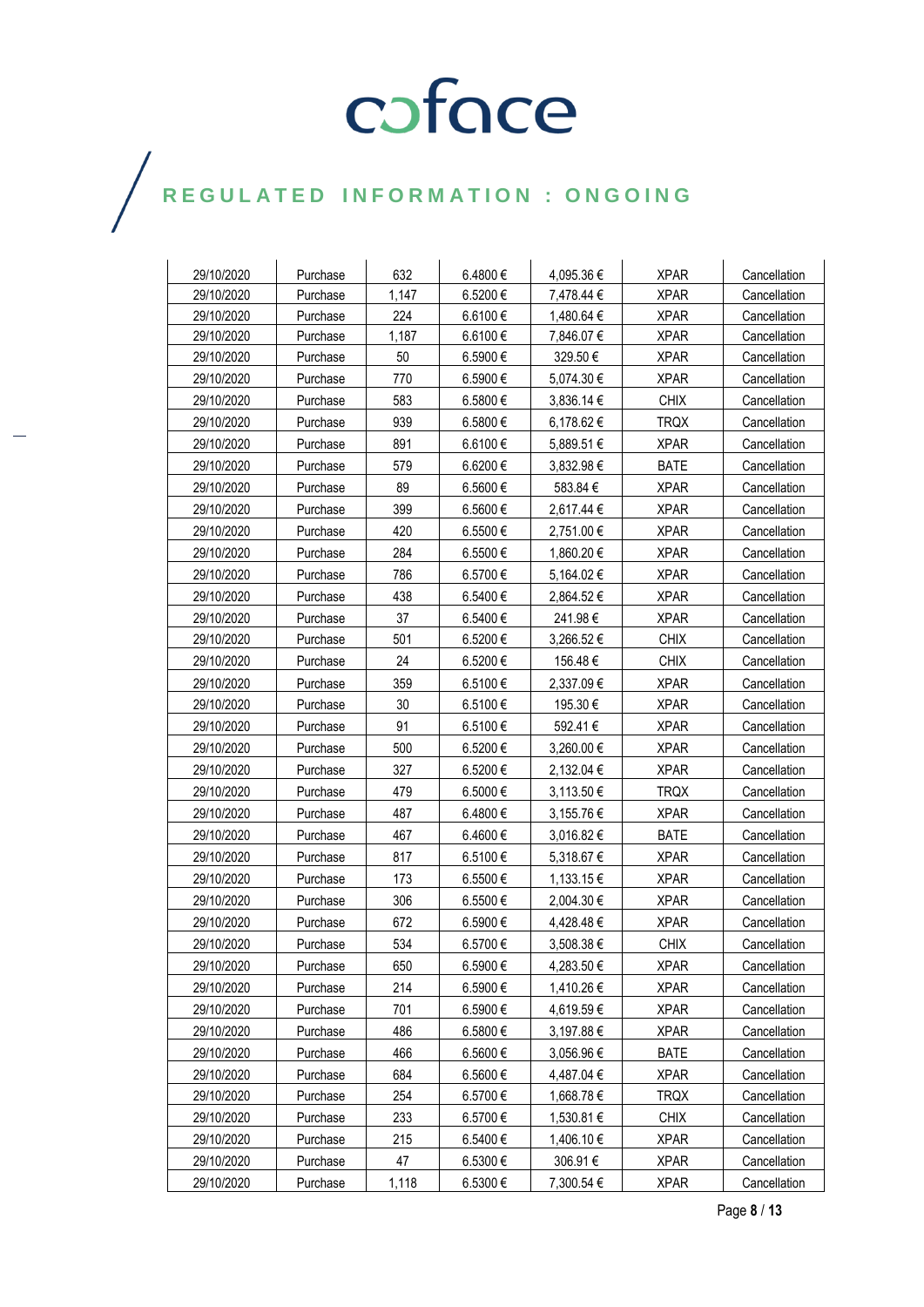| 29/10/2020 | Purchase | 492   | 6.5100€ | 3,202.92€      | <b>XPAR</b> | Cancellation |
|------------|----------|-------|---------|----------------|-------------|--------------|
| 29/10/2020 | Purchase | 349   | 6.5000€ | 2,268.50 €     | <b>CHIX</b> | Cancellation |
| 29/10/2020 | Purchase | 117   | 6.5000€ | 760.50€        | <b>CHIX</b> | Cancellation |
| 29/10/2020 | Purchase | 386   | 6.5400€ | 2,524.44 €     | <b>XPAR</b> | Cancellation |
| 29/10/2020 | Purchase | 1,353 | 6.5400€ | 8,848.62 €     | <b>XPAR</b> | Cancellation |
| 29/10/2020 | Purchase | 947   | 6.5500€ | 6,202.85 €     | <b>XPAR</b> | Cancellation |
| 29/10/2020 | Purchase | 100   | 6.5400€ | 654.00€        | <b>TRQX</b> | Cancellation |
| 29/10/2020 | Purchase | 450   | 6.5400€ | 2,943.00 €     | TRQX        | Cancellation |
| 29/10/2020 | Purchase | 575   | 6.5300€ | 3,754.75 €     | <b>BATE</b> | Cancellation |
| 29/10/2020 | Purchase | 490   | 6.5300€ | 3,199.70 €     | <b>CHIX</b> | Cancellation |
| 29/10/2020 | Purchase | 483   | 6.5000€ | 3,139.50 €     | <b>XPAR</b> | Cancellation |
| 29/10/2020 | Purchase | 1,502 | 6.5000€ | $9,763.00 \in$ | <b>XPAR</b> | Cancellation |
| 29/10/2020 | Purchase | 821   | 6.4800€ | 5,320.08 €     | <b>XPAR</b> | Cancellation |
| 29/10/2020 | Purchase | 19    | 6.4800€ | 123.12€        | <b>XPAR</b> | Cancellation |
| 29/10/2020 | Purchase | 548   | 6.4800€ | 3,551.04 €     | <b>XPAR</b> | Cancellation |
| 29/10/2020 | Purchase | 478   | 6.4800€ | 3,097.44 €     | <b>CHIX</b> | Cancellation |
| 29/10/2020 | Purchase | 175   | 6.4800€ | 1,134.00 €     | <b>XPAR</b> | Cancellation |
| 29/10/2020 | Purchase | 519   | 6.4800€ | $3,363.12 \in$ | <b>XPAR</b> | Cancellation |
| 29/10/2020 | Purchase | 183   | 6.4800€ | 1,185.84 €     | <b>XPAR</b> | Cancellation |
| 29/10/2020 | Purchase | 452   | 6.4800€ | 2,928.96 €     | <b>XPAR</b> | Cancellation |
| 29/10/2020 | Purchase | 634   | 6.4900€ | 4,114.66 €     | <b>CHIX</b> | Cancellation |
| 29/10/2020 | Purchase | 94    | 6.4900€ | 610.06€        | <b>TRQX</b> | Cancellation |
| 29/10/2020 | Purchase | 687   | 6.5100€ | 4,472.37 €     | <b>TRQX</b> | Cancellation |
| 29/10/2020 | Purchase | 120   | 6.5100€ | 781.20€        | <b>CHIX</b> | Cancellation |
| 29/10/2020 | Purchase | 1,091 | 6.5100€ | 7,102.41 €     | <b>BATE</b> | Cancellation |
| 29/10/2020 | Purchase | 3,175 | 6.5000€ | 20,637.50€     | <b>XPAR</b> | Cancellation |
| 30/10/2020 | Purchase | 996   | 6.4900€ | 6,464.04 €     | <b>XPAR</b> | Cancellation |
| 30/10/2020 | Purchase | 49    | 6.4900€ | 318.01€        | <b>XPAR</b> | Cancellation |
| 30/10/2020 | Purchase | 627   | 6.4900€ | 4,069.23€      | <b>XPAR</b> | Cancellation |
| 30/10/2020 | Purchase | 1,010 | 6.5100€ | 6,575.10 €     | <b>XPAR</b> | Cancellation |
| 30/10/2020 | Purchase | 627   | 6.5400€ | 4,100.58 €     | <b>XPAR</b> | Cancellation |
| 30/10/2020 | Purchase | 438   | 6.5400€ | 2.864.52 €     | <b>XPAR</b> | Cancellation |
| 30/10/2020 | Purchase | 183   | 6.5400€ | 1,196.82 €     | <b>XPAR</b> | Cancellation |
| 30/10/2020 | Purchase | 2,140 | 6.5100€ | 13,931.40 €    | <b>XPAR</b> | Cancellation |
| 30/10/2020 | Purchase | 807   | 6.5200€ | 5,261.64 €     | <b>CHIX</b> | Cancellation |
| 30/10/2020 | Purchase | 360   | 6.5300€ | 2,350.80 €     | <b>TRQX</b> | Cancellation |
| 30/10/2020 | Purchase | 112   | 6.5300€ | 731.36€        | <b>TRQX</b> | Cancellation |
| 30/10/2020 | Purchase | 221   | 6.5300€ | 1,443.13 €     | <b>BATE</b> | Cancellation |
| 30/10/2020 | Purchase | 1,751 | 6.5200€ | 11,416.52 €    | <b>XPAR</b> | Cancellation |
| 30/10/2020 | Purchase | 1,325 | 6.5300€ | 8,652.25€      | <b>XPAR</b> | Cancellation |
| 30/10/2020 | Purchase | 119   | 6.5100€ | 774.69€        | <b>BATE</b> | Cancellation |
| 30/10/2020 | Purchase | 691   | 6.5400€ | 4,519.14 €     | <b>CHIX</b> | Cancellation |
| 30/10/2020 | Purchase | 1,929 | 6.5400€ | 12,615.66 €    | <b>XPAR</b> | Cancellation |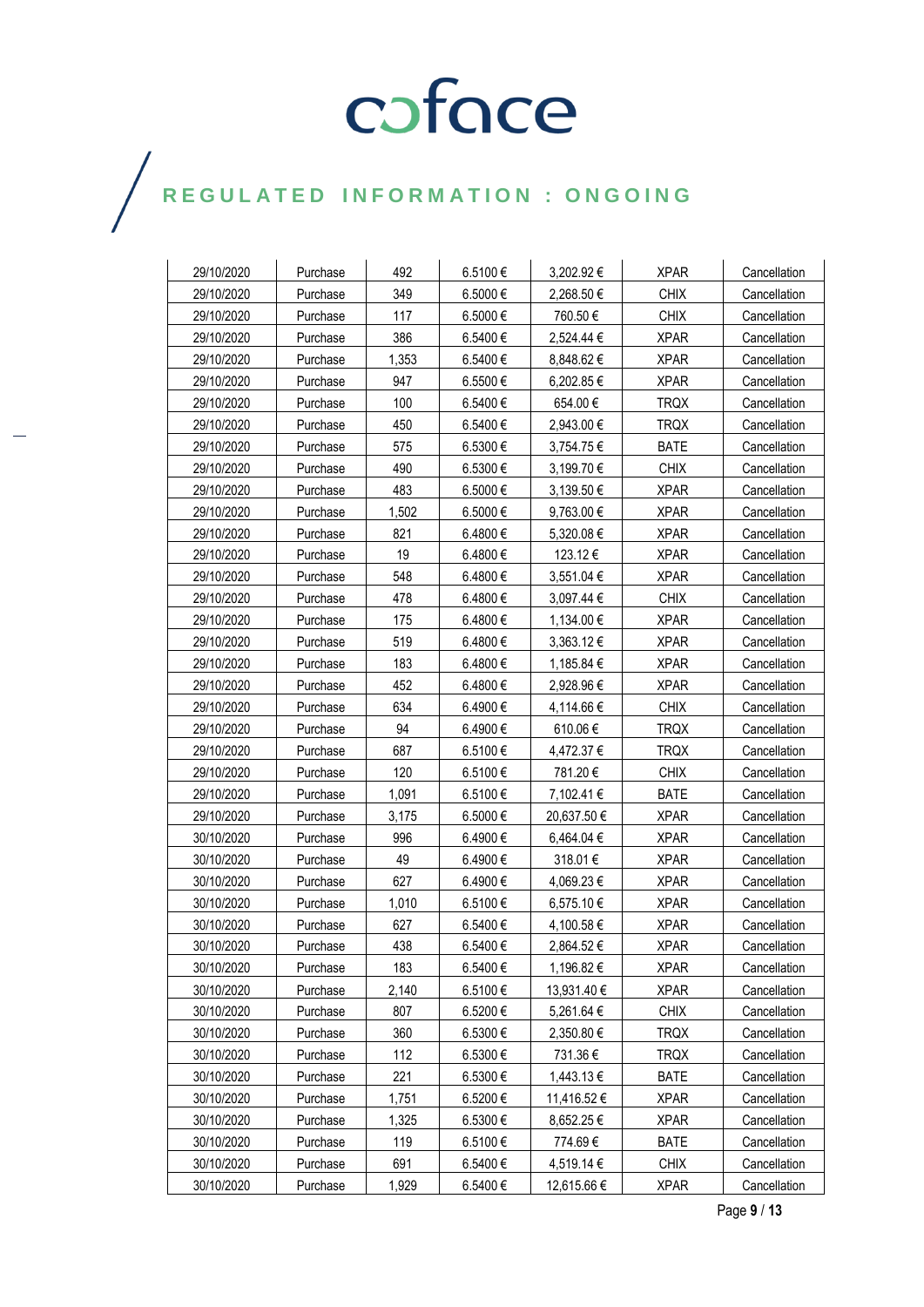| 30/10/2020 | Purchase | 15    | 6.5500€      | 98.25€     | <b>TRQX</b> | Cancellation |
|------------|----------|-------|--------------|------------|-------------|--------------|
| 30/10/2020 | Purchase | 15    | 6.5500€      | 98.25€     | <b>TRQX</b> | Cancellation |
| 30/10/2020 | Purchase | 462   | 6.5500€      | 3,026.10 € | <b>TRQX</b> | Cancellation |
| 30/10/2020 | Purchase | 1,386 | 6.5200€      | 9,036.72€  | <b>XPAR</b> | Cancellation |
| 30/10/2020 | Purchase | 849   | 6.5300€      | 5,543.97 € | <b>BATE</b> | Cancellation |
| 30/10/2020 | Purchase | 621   | 6.5300€      | 4,055.13 € | <b>XPAR</b> | Cancellation |
| 30/10/2020 | Purchase | 687   | 6.5300€      | 4,486.11 € | <b>XPAR</b> | Cancellation |
| 30/10/2020 | Purchase | 300   | 6.5000€      | 1,950.00 € | <b>CHIX</b> | Cancellation |
| 30/10/2020 | Purchase | 462   | 6.5100€      | 3,007.62 € | <b>XPAR</b> | Cancellation |
| 30/10/2020 | Purchase | 629   | 6.5100€      | 4,094.79 € | <b>XPAR</b> | Cancellation |
| 30/10/2020 | Purchase | 679   | 6.5100€      | 4,420.29 € | <b>XPAR</b> | Cancellation |
| 30/10/2020 | Purchase | 199   | 6.5200€      | 1,297.48 € | <b>CHIX</b> | Cancellation |
| 30/10/2020 | Purchase | 729   | 6.5700€      | 4,789.53 € | <b>BATE</b> | Cancellation |
| 30/10/2020 | Purchase | 1,433 | 6.5700€      | 9,414.81 € | <b>XPAR</b> | Cancellation |
| 30/10/2020 | Purchase | 329   | 6.6000 €     | 2,171.40 € | <b>XPAR</b> | Cancellation |
| 30/10/2020 | Purchase | 500   | 6.6000€      | 3,300.00 € | <b>XPAR</b> | Cancellation |
| 30/10/2020 | Purchase | 570   | 6.6000 $\in$ | 3,762.00 € | <b>XPAR</b> | Cancellation |
| 30/10/2020 | Purchase | 795   | 6.6000 €     | 5,247.00 € | <b>CHIX</b> | Cancellation |
| 30/10/2020 | Purchase | 651   | 6.5800€      | 4,283.58 € | <b>XPAR</b> | Cancellation |
| 30/10/2020 | Purchase | 458   | 6.5800€      | 3,013.64 € | <b>XPAR</b> | Cancellation |
| 30/10/2020 | Purchase | 348   | 6.5800€      | 2,289.84 € | <b>XPAR</b> | Cancellation |
| 30/10/2020 | Purchase | 466   | 6.6200€      | 3,084.92€  | <b>BATE</b> | Cancellation |
| 30/10/2020 | Purchase | 87    | 6.6200€      | 575.94 €   | <b>TRQX</b> | Cancellation |
| 30/10/2020 | Purchase | 372   | 6.6200 €     | 2,462.64 € | <b>TRQX</b> | Cancellation |
| 30/10/2020 | Purchase | 152   | 6.6200€      | 1,006.24 € | <b>TRQX</b> | Cancellation |
| 30/10/2020 | Purchase | 226   | 6.6200€      | 1,496.12 € | <b>XPAR</b> | Cancellation |
| 30/10/2020 | Purchase | 425   | 6.6200 €     | 2,813.50 € | <b>XPAR</b> | Cancellation |
| 30/10/2020 | Purchase | 210   | 6.6200€      | 1,390.20 € | <b>XPAR</b> | Cancellation |
| 30/10/2020 | Purchase | 36    | 6.6300€      | 238.68€    | <b>XPAR</b> | Cancellation |
| 30/10/2020 | Purchase | 170   | 6.6300€      | 1,127.10 € | <b>XPAR</b> | Cancellation |
| 30/10/2020 | Purchase | 104   | 6.6300€      | 689.52€    | <b>XPAR</b> | Cancellation |
| 30/10/2020 | Purchase | 171   | 6.6300€      | 1.133.73 € | <b>XPAR</b> | Cancellation |
| 30/10/2020 | Purchase | 1,246 | 6.6000€      | 8,223.60 € | <b>XPAR</b> | Cancellation |
| 30/10/2020 | Purchase | 472   | 6.6100€      | 3,119.92€  | <b>CHIX</b> | Cancellation |
| 30/10/2020 | Purchase | 37    | 6.5600€      | 242.72€    | <b>XPAR</b> | Cancellation |
| 30/10/2020 | Purchase | 246   | 6.5600€      | 1,613.76 € | <b>XPAR</b> | Cancellation |
| 30/10/2020 | Purchase | 201   | 6.5600€      | 1,318.56 € | <b>XPAR</b> | Cancellation |
| 30/10/2020 | Purchase | 15    | 6.5600€      | 98.40€     | <b>XPAR</b> | Cancellation |
| 30/10/2020 | Purchase | 35    | 6.5600€      | 229.60€    | <b>XPAR</b> | Cancellation |
| 30/10/2020 | Purchase | 734   | 6.5800€      | 4,829.72 € | <b>XPAR</b> | Cancellation |
| 30/10/2020 | Purchase | 938   | 6.5800€      | 6,172.04 € | <b>XPAR</b> | Cancellation |
| 30/10/2020 | Purchase | 538   | 6.5800€      | 3,540.04 € | <b>BATE</b> | Cancellation |
| 30/10/2020 | Purchase | 1     | 6.6200€      | 6.62€      | <b>XPAR</b> | Cancellation |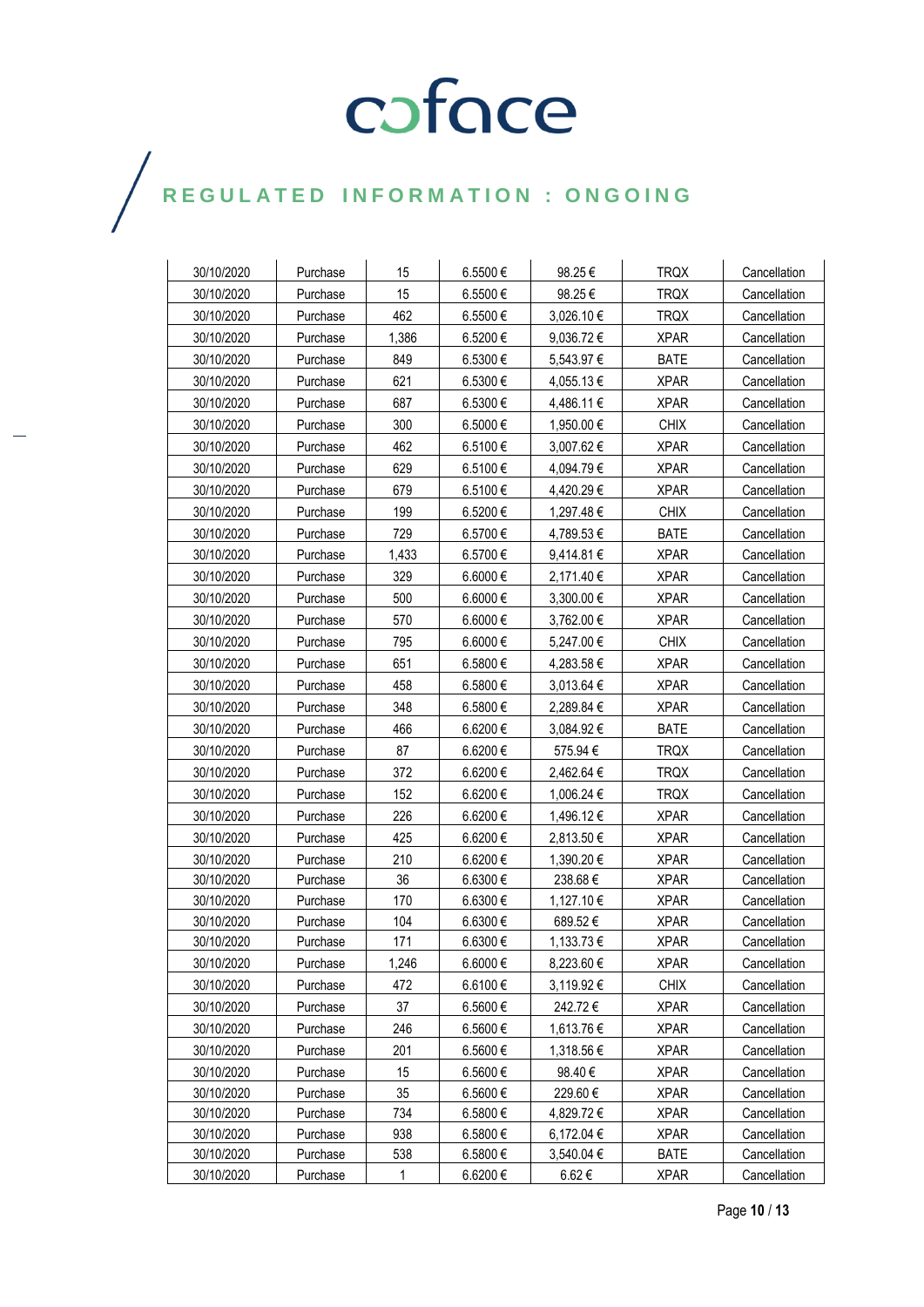| 30/10/2020 | Purchase | 663   | 6.6400 €     | 4,402.32 €     | <b>CHIX</b> | Cancellation |
|------------|----------|-------|--------------|----------------|-------------|--------------|
| 30/10/2020 | Purchase | 131   | 6.6300 €     | 868.53€        | <b>XPAR</b> | Cancellation |
| 30/10/2020 | Purchase | 65    | 6.6300€      | 430.95€        | <b>XPAR</b> | Cancellation |
| 30/10/2020 | Purchase | 388   | 6.6300€      | 2,572.44 €     | <b>XPAR</b> | Cancellation |
| 30/10/2020 | Purchase | 1,282 | 6.6300 €     | 8,499.66 €     | <b>XPAR</b> | Cancellation |
| 30/10/2020 | Purchase | 539   | 6.6200 €     | 3,568.18€      | <b>TRQX</b> | Cancellation |
| 30/10/2020 | Purchase | 282   | 6.6200 €     | 1,866.84 €     | <b>XPAR</b> | Cancellation |
| 30/10/2020 | Purchase | 234   | $6.6200 \in$ | 1,549.08 €     | <b>XPAR</b> | Cancellation |
| 30/10/2020 | Purchase | 660   | 6.6200 €     | 4,369.20 €     | <b>XPAR</b> | Cancellation |
| 30/10/2020 | Purchase | 8     | 6.5900€      | 52.72€         | <b>XPAR</b> | Cancellation |
| 30/10/2020 | Purchase | 363   | 6.5900€      | 2,392.17 €     | <b>XPAR</b> | Cancellation |
| 30/10/2020 | Purchase | 97    | 6.5900€      | 639.23€        | <b>XPAR</b> | Cancellation |
| 30/10/2020 | Purchase | 53    | 6.6300€      | 351.39€        | <b>BATE</b> | Cancellation |
| 30/10/2020 | Purchase | 113   | 6.6500 €     | 751.45€        | <b>XPAR</b> | Cancellation |
| 30/10/2020 | Purchase | 507   | 6.6200 €     | $3,356.34 \in$ | <b>BATE</b> | Cancellation |
| 30/10/2020 | Purchase | 910   | 6.6300€      | 6,033.30 €     | <b>XPAR</b> | Cancellation |
| 30/10/2020 | Purchase | 491   | 6.6200 €     | 3,250.42 €     | <b>CHIX</b> | Cancellation |
| 30/10/2020 | Purchase | 1.525 | 6.6300€      | 10,110.75 €    | <b>XPAR</b> | Cancellation |
| 30/10/2020 | Purchase | 596   | 6.6200 €     | 3,945.52 €     | <b>XPAR</b> | Cancellation |
| 30/10/2020 | Purchase | 480   | 6.6000 €     | 3,168.00 €     | <b>XPAR</b> | Cancellation |
| 30/10/2020 | Purchase | 24    | 6.6100 €     | 158.64 €       | <b>TRQX</b> | Cancellation |
| 30/10/2020 | Purchase | 39    | 6.6100€      | 257.79€        | <b>TRQX</b> | Cancellation |
| 30/10/2020 | Purchase | 1,457 | 6.6300€      | 9,659.91 €     | <b>XPAR</b> | Cancellation |
| 30/10/2020 | Purchase | 467   | 6.6200€      | 3,091.54 €     | <b>CHIX</b> | Cancellation |
| 30/10/2020 | Purchase | 1     | 6.6400 €     | $6.64 \in$     | <b>BATE</b> | Cancellation |
| 30/10/2020 | Purchase | 55    | 6.6400 €     | 365.20€        | <b>TRQX</b> | Cancellation |
| 30/10/2020 | Purchase | 1     | 6.6400€      | $6.64 \in$     | <b>BATE</b> | Cancellation |
| 30/10/2020 | Purchase | 502   | 6.6200€      | 3,323.24 €     | <b>BATE</b> | Cancellation |
| 30/10/2020 | Purchase | 301   | $6.6200 \in$ | 1,992.62 €     | <b>XPAR</b> | Cancellation |
| 30/10/2020 | Purchase | 176   | 6.6200€      | 1,165.12 €     | <b>XPAR</b> | Cancellation |
| 30/10/2020 | Purchase | 342   | 6.6100€      | 2,260.62 €     | <b>XPAR</b> | Cancellation |
| 30/10/2020 | Purchase | 145   | 6.6100€      | 958.45€        | <b>XPAR</b> | Cancellation |
| 30/10/2020 | Purchase | 1     | 6.6400 €     | $6.64 \in$     | <b>TRQX</b> | Cancellation |
| 30/10/2020 | Purchase | 19    | 6.6400€      | 126.16€        | <b>TRQX</b> | Cancellation |
| 30/10/2020 | Purchase | 151   | 6.6400€      | 1,002.64 €     | <b>TRQX</b> | Cancellation |
| 30/10/2020 | Purchase | 292   | 6.6400€      | 1,938.88 €     | <b>TRQX</b> | Cancellation |
| 30/10/2020 | Purchase | 558   | 6.6200€      | 3,693.96 €     | <b>XPAR</b> | Cancellation |
| 30/10/2020 | Purchase | 95    | 6.6000€      | 627.00€        | <b>XPAR</b> | Cancellation |
| 30/10/2020 | Purchase | 378   | 6.6000€      | 2,494.80 €     | <b>XPAR</b> | Cancellation |
| 30/10/2020 | Purchase | 491   | 6.5800€      | 3,230.78 €     | <b>XPAR</b> | Cancellation |
| 30/10/2020 | Purchase | 147   | 6.5900€      | 968.73€        | <b>CHIX</b> | Cancellation |
| 30/10/2020 | Purchase | 323   | 6.5900€      | 2,128.57 €     | <b>CHIX</b> | Cancellation |
| 30/10/2020 | Purchase | 1,347 | 6.6000€      | 8,890.20 €     | <b>XPAR</b> | Cancellation |
| 30/10/2020 | Purchase | 501   | 6.6000€      | 3,306.60 €     | <b>XPAR</b> | Cancellation |
|            |          |       |              |                |             |              |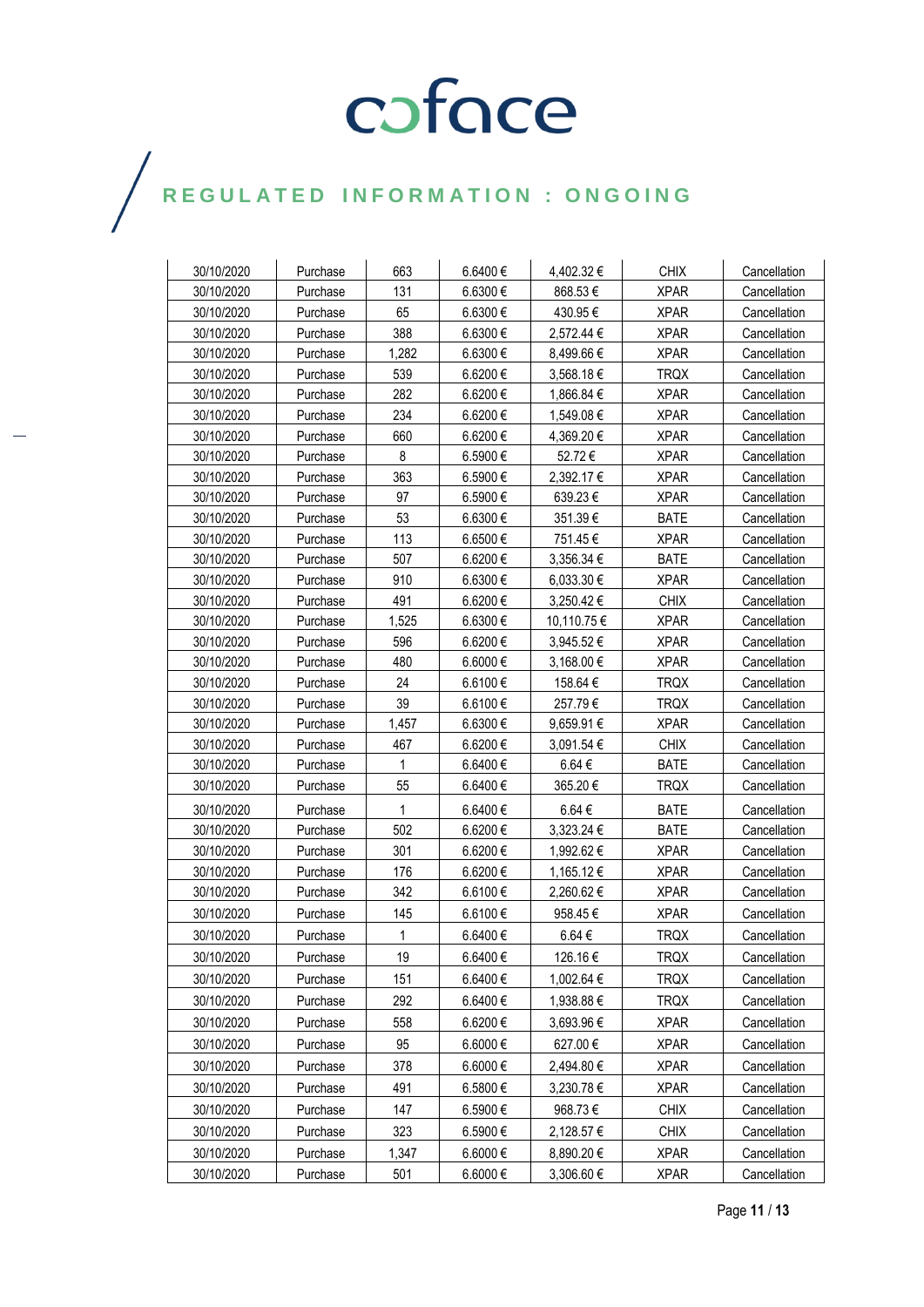| 30/10/2020 | Purchase | 422          | 6.6200€  | 2,793.64 €  | <b>BATE</b> | Cancellation |
|------------|----------|--------------|----------|-------------|-------------|--------------|
| 30/10/2020 | Purchase | 72           | 6.6700€  | 480.24 €    | <b>XPAR</b> | Cancellation |
| 30/10/2020 | Purchase | 66           | 6.6700€  | 440.22€     | <b>XPAR</b> | Cancellation |
| 30/10/2020 | Purchase | 89           | 6.6700€  | 593.63€     | <b>BATE</b> | Cancellation |
| 30/10/2020 | Purchase | 680          | 6.7000€  | 4,556.00 €  | <b>CHIX</b> | Cancellation |
| 30/10/2020 | Purchase | 13           | 6.7000€  | 87.10€      | <b>XPAR</b> | Cancellation |
| 30/10/2020 | Purchase | 700          | 6.7000€  | 4,690.00€   | <b>XPAR</b> | Cancellation |
| 30/10/2020 | Purchase | 800          | 6.6700€  | 5,336.00 €  | <b>XPAR</b> | Cancellation |
| 30/10/2020 | Purchase | 532          | 6.6800€  | 3,553.76 €  | BATE        | Cancellation |
| 30/10/2020 | Purchase | 424          | 6.6800€  | 2,832.32 €  | TRQX        | Cancellation |
| 30/10/2020 | Purchase | 196          | 6.6800€  | 1,309.28 €  | TRQX        | Cancellation |
| 30/10/2020 | Purchase | 1,224        | 6.6800€  | 8,176.32 €  | <b>XPAR</b> | Cancellation |
| 30/10/2020 | Purchase | 247          | 6.6800€  | 1,649.96 €  | <b>BATE</b> | Cancellation |
| 30/10/2020 | Purchase | 21           | 6.6800€  | 140.28€     | <b>BATE</b> | Cancellation |
| 30/10/2020 | Purchase | 50           | 6.6800€  | 334.00€     | <b>BATE</b> | Cancellation |
| 30/10/2020 | Purchase | 102          | 6.6800€  | 681.36€     | <b>BATE</b> | Cancellation |
| 30/10/2020 | Purchase | 48           | 6.6800 € | 320.64 €    | <b>BATE</b> | Cancellation |
| 30/10/2020 | Purchase | 146          | 6.6800€  | 975.28€     | <b>CHIX</b> | Cancellation |
| 30/10/2020 | Purchase | 65           | 6.6800 € | 434.20€     | <b>CHIX</b> | Cancellation |
| 30/10/2020 | Purchase | 357          | 6.6800€  | 2,384.76€   | <b>CHIX</b> | Cancellation |
| 30/10/2020 | Purchase | 323          | 6.6800€  | 2,157.64 €  | <b>XPAR</b> | Cancellation |
| 30/10/2020 | Purchase | 1,972        | 6.6800€  | 13,172.96 € | <b>XPAR</b> | Cancellation |
| 30/10/2020 | Purchase | 328          | 6.6800€  | 2,191.04 €  | <b>XPAR</b> | Cancellation |
| 30/10/2020 | Purchase | 444          | 6.6800€  | 2,965.92€   | <b>XPAR</b> | Cancellation |
| 30/10/2020 | Purchase | 609          | 6.6800€  | 4,068.12€   | <b>XPAR</b> | Cancellation |
| 30/10/2020 | Purchase | 250          | 6.6700€  | 1,667.50 €  | <b>XPAR</b> | Cancellation |
| 30/10/2020 | Purchase | 390          | 6.6900€  | 2,609.10 €  | <b>TRQX</b> | Cancellation |
| 30/10/2020 | Purchase | 60           | 6.6900€  | 401.40 €    | <b>TRQX</b> | Cancellation |
| 30/10/2020 | Purchase | 1,860        | 6.6900 € | 12,443.40 € | <b>XPAR</b> | Cancellation |
| 30/10/2020 | Purchase | 1            | 6.6900€  | 6.69€       | <b>CHIX</b> | Cancellation |
| 30/10/2020 | Purchase | $\mathbf{1}$ | 6.6900 € | 6.69€       | <b>CHIX</b> | Cancellation |
| 30/10/2020 | Purchase | $\mathbf{1}$ | 6.6900 € | 6.69€       | <b>CHIX</b> | Cancellation |
| 30/10/2020 | Purchase | 303          | 6.6900€  | 2,027.07 €  | <b>CHIX</b> | Cancellation |
| 30/10/2020 | Purchase | 14           | 6.7000€  | 93.80€      | <b>XPAR</b> | Cancellation |
| 30/10/2020 | Purchase | 3            | 6.7000€  | 20.10€      | <b>XPAR</b> | Cancellation |
| 30/10/2020 | Purchase | 16           | 6.7000€  | 107.20€     | <b>XPAR</b> | Cancellation |